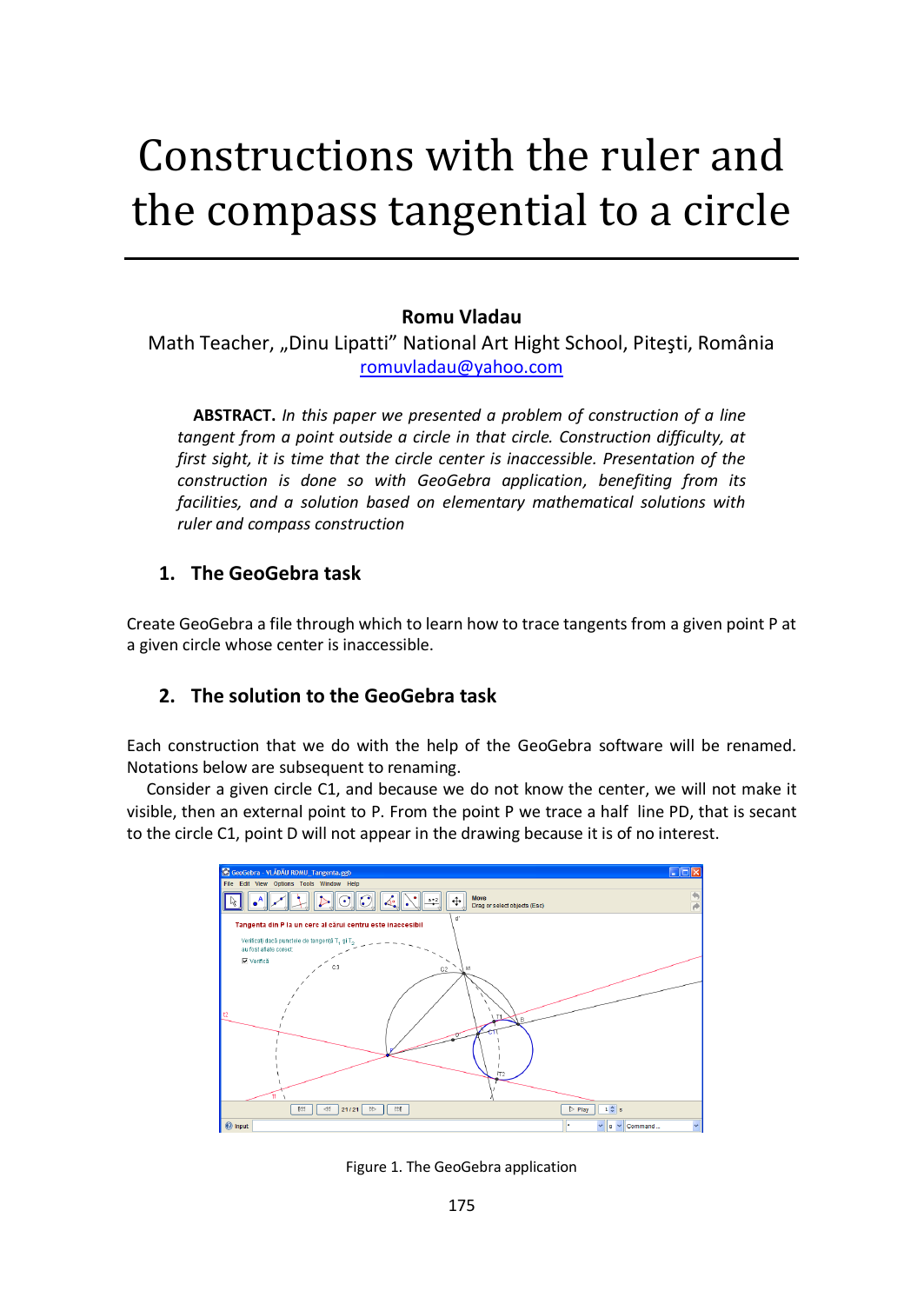We will find the intersection points of the secant with the circle C1, renaming them, again A and B (we consider A between P and B). We find the middle of the segment PB with the help of the application, calling it O '. This point is not necessary in the following construction, but we highlight it for the scientific arguments of the construction.

We trace the semi-circle starting from P and B (obviously the center O '), denoted by C2, then we trace the right d' perpendicular to the secant PD in point A. We find the point of intersection between it and the diameter C2 further denoted with M.

 We draw the circle with the center in P and radius PM, denoted by C3, then we find its points of intersection with the circle C1, denoted T1, T2- respectively.

 Certainly, these points are the points sought, so easily verifiable by the application if the tangents are drawn from P to the circle C1.

Finally, the geometric construction is obtained as shown below:



**Fig. 1.** The starting data were drawn in blue, aiding constructions in black, and the tangents (the result of construction) in red.

## **3. The mathematical solution**

C1 be the circle whose center we do not know (it is inaccessible) and a point outside it, P. A secant taken from P cuts the circle C1 in points A and B.

We can assume that point A is between points P and B without distorting the demonstration.

 Be O" the middle of the segment PB and we build the circle with center O' and radius OP ', which we denote by C2. From point A we draw a perpendicular on PB, which will intersect the circle C2 in M. The PMB triangle, inscribed in the circle C2 with PB diameter is rectangular in M, and MA is the height in this triangle.

According to the catheti theorem PMB we have:  $PM^2 = PA \cdot PB$  (1).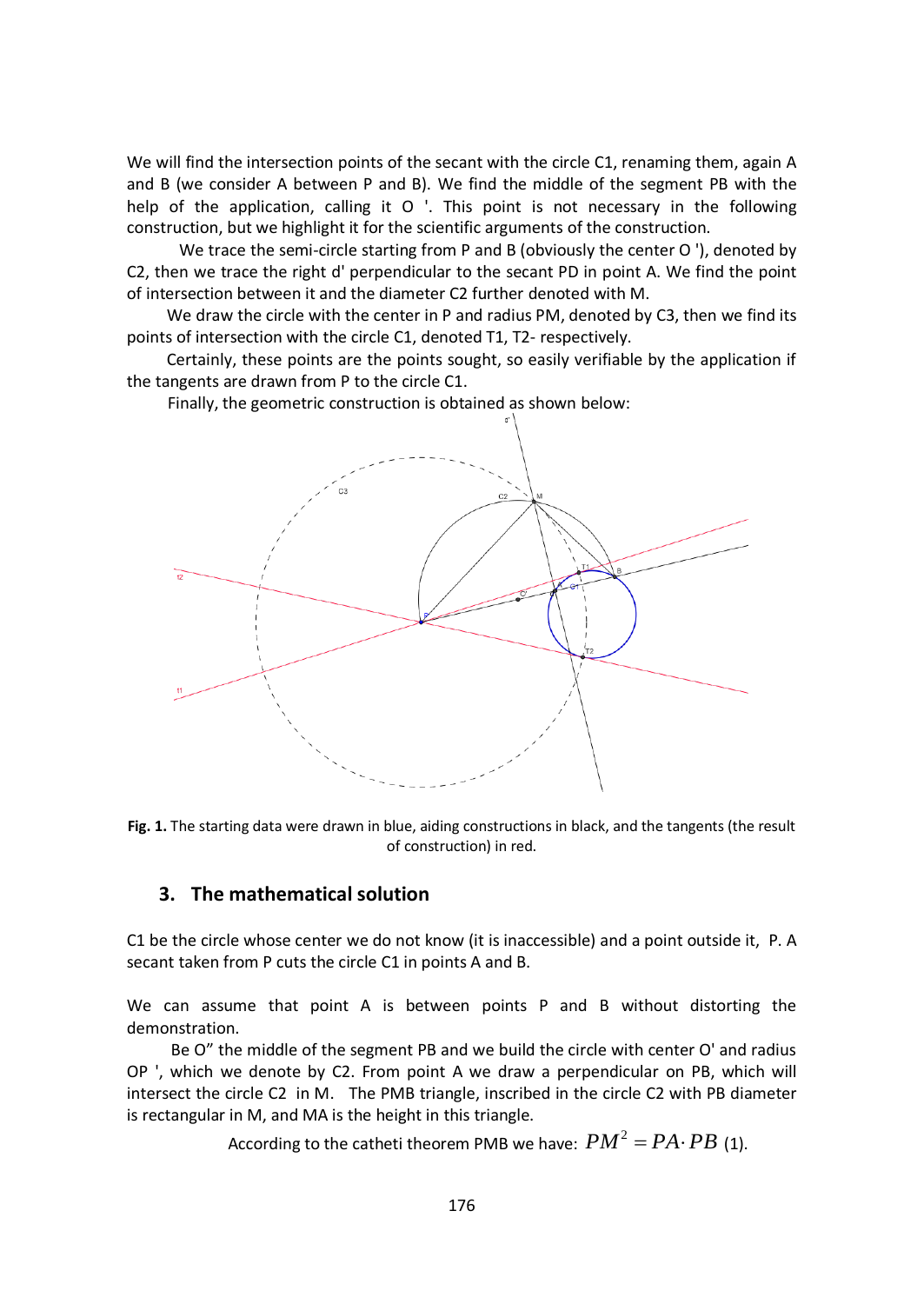We note with  $\rho(P)$  the power of the point P to the circle C2. We have:  $\rho(P)$  =  $PA\cdot PB$  =  $PT_{1}^{2}$  (2), where T is the point of contact sought.

From relations (1) and (2) results that  $PM$   $^2=PT_1^2$  $PM^2 = PT_1^2$  , hence. PM= PT.

 As such, the point of contact sought, T1 is obtained tracing the circle with the center P and radius PM, denoted by C3, which will intersect the circle C1 in point T1 (T2, respectively).

### **4. Theoretical notions**

Construction solution is based on theoretical concepts, namely: Catheti theorem: In any right triangle, a catheti is average proportional between the hypotenuse and its projection on the hypotenuse.



The power of a point from a circle:



#### **5. Comments**

GeoGebra file created allows solving problems easily. In solving the problem, although a centre was necessary for the initial circle (the given one), the need is given only by the construction of the circle itself, having no relevance in solving the problem itself.

 The secant taken from the point P to the given circle C1 has no constraints, it can be taken anywhere, provided C1 circle is intersected in two points.

 The program allows the step by step drawing of the construction, so being of a real help in exposing and understanding it.